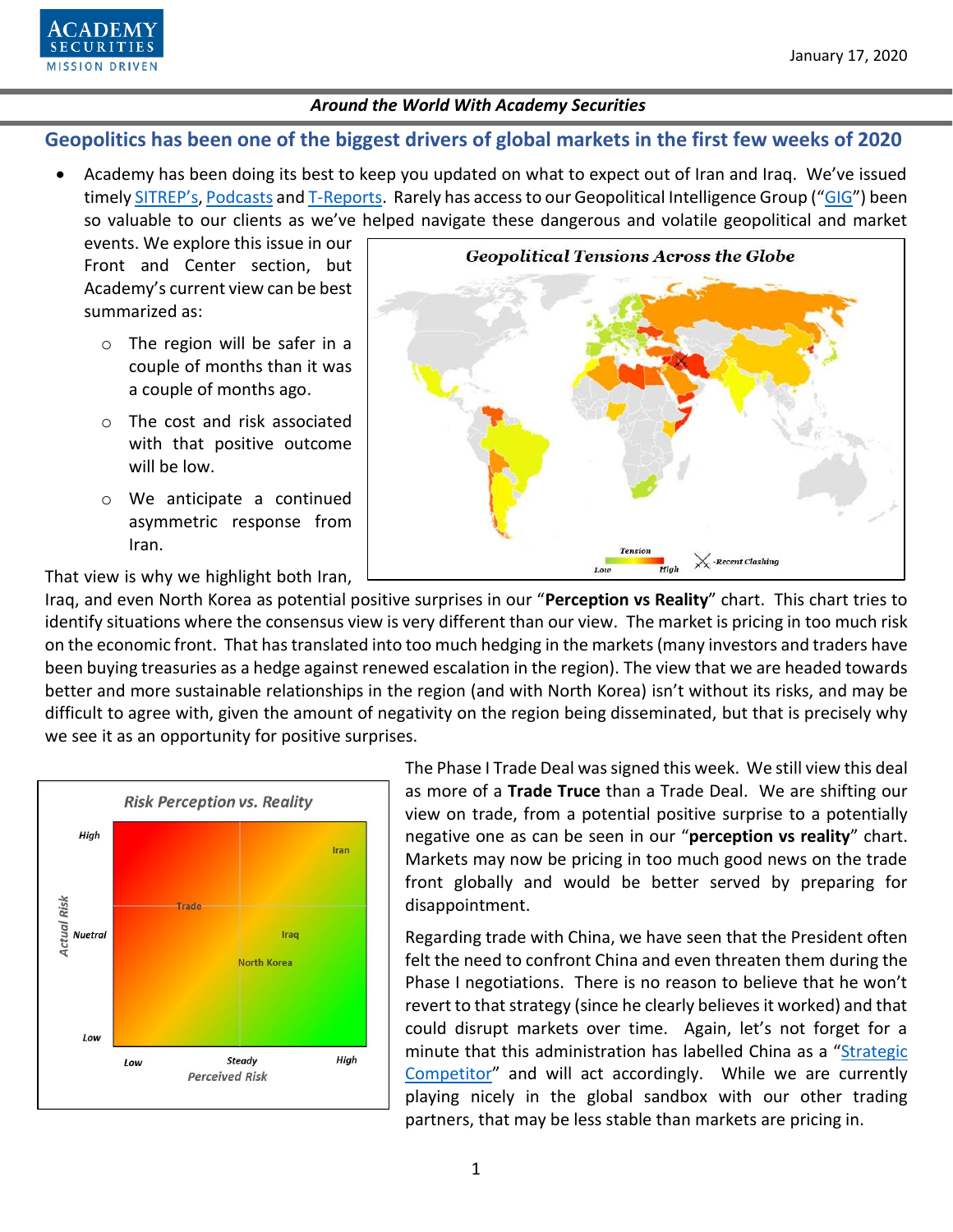

# **Front and Center - The Global Impact of the Events in Iraq/Iran**

In our most recent [Around the World](https://www.academysecurities.com/wordpress/wp-content/uploads/2019/12/Around-the-World-with-Academy-Securities-12-20-19.pdf) report before the holidays, our GIG's consensus was that as sanctions put pressure on the Iranian economy, the regime would continue to lash out via proxy forces to engage with the U.S. militarily in the attempt to extract global sympathy and have sanctions lifted. To say this plan backfired on the regime is an understatement. What we are seeing in the streets of Tehran today is a far cry from what Supreme

Leader Ayatollah Ali Khamenei anticipated when his most important General, Qassem Soleimani, executed the proxy campaign against the U.S. at the end of December. As we reported in our December 30 [SITREP,](https://www.academysecurities.com/u-s-airstrikes-and-iranian-influence-in-iraq/) Iran crossed a line when an attack against a joint U.S./Iraqi military facility resulted in the death of an American contractor.

The U.S. responded with airstrikes against Iranian backed militia, but that action alone did not get to the root of the problem. On January 2, we reported in our SITREP entitled [A Game Changer with Iran,](https://www.academysecurities.com/a-game-changer-with-iran/) that the U.S. drone strike against Qassem



Soleimani, the leader of Iran's Islamic Revolutionary Guard Corps, was intended to "cut the head off of the snake" and eliminate the individual responsible for not only hundreds of U.S. casualties in Iraq, but also the IRGC-Quds force sponsored proxy campaign across the Middle East.

On January 7, Iran responded by firing over a dozen ballistic missiles at two US-Iraqi military bases. No casualties were reported, and Iran appeared to immediately deescalate the situation saying that "Iran took & concluded proportionate measures in self-defense under Article 51 of UN Charter." However, with tensions seemingly cooling, what happened next further complicated things for the Iranian regime.

In an apparent case of tragic human error, an Iranian air defense battery shot down a Ukrainian commercial airliner killing all 176 people on board. After initially denying it was responsible, Iran admitted over the weekend that it did mistakenly down the aircraft. Almost instantaneously, the outpouring of grief in the streets of Tehran as a result of the killing of Soleimani turned to anger towards the regime. The protests that have occurred have been forcefully interrupted by Basij paramilitary units using live ammunition. As the Iranian people shout "death to the dictator" amid tear gas and gunfire, one must conclude that it is time for Iran to look inward to address the discontent.

Will these events provide the U.S. an opportunity to reengage with Iraq and stop the spread of Iranian influence in Baghdad and beyond? The recent vote to expel U.S. forces likely included many lawmakers who were strong armed into voting by the PMF (Popular Mobilization Force), an Iranian backed proxy militia in Iraq. However, the U.S. is unlikely to leave Iraq anytime soon, a fact that many Iraqis privately support. Risks of a resurgent ISIS and Iranian backed Shia militia further entrenching itself in the local governments are too great. Rather, General Marks believes that this is OUR time to fix the relationship with Iraq and rebuild it to help counter Iranian influence in the region.

The question remains - how will other isolated dictators (in Syria, Russia, North Korea, and Venezuela) view the events of the past two weeks and will U.S. action bring them back to the negotiating table or will they consolidate power and look to other countries for support?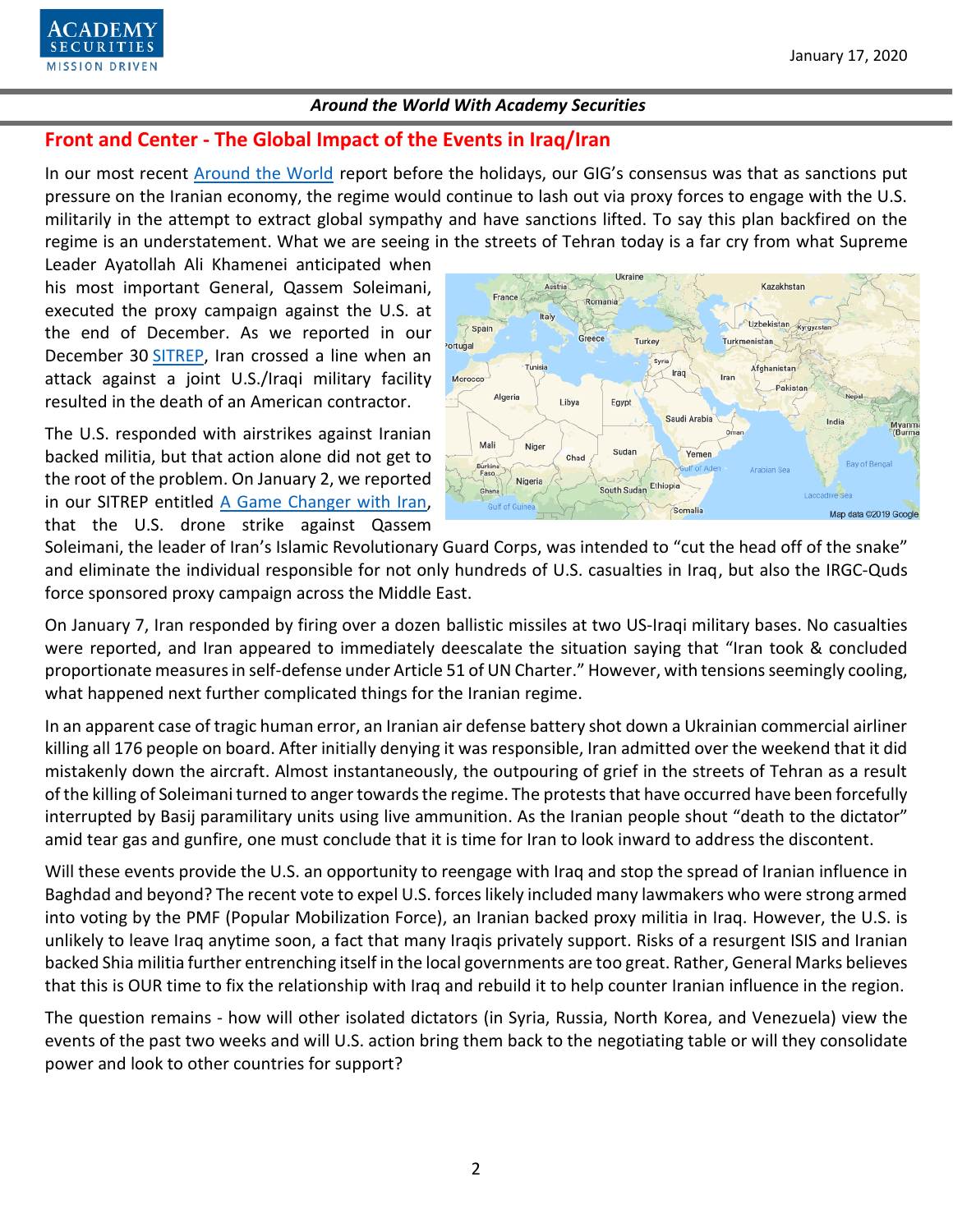

## **How Will Other Dictators React to U.S. Action?**

### **Syria**

On January 7, President Putin met with President Assad before making a stop in Turkey to open the TurkStream pipeline, a joint project to deliver natural gas to Turkey and Europe. In Putin's first visit to Damascus, he declared "...enormous progress has been made in the Syrian conflict to restore the country's territorial integrity." As we predicted in our most recent Around the World, Russia will make the Middle East, particularly Syria, a more permanent stronghold moving forward. The historical relationship, strategic location, and access to the port of Tartus ensures a Russian presence for years to come. Recent weapon sales to Egypt and Turkey further underscore this point. To remain in power, Assad will stay close to Putin and is likely to side with Russia in discouraging Iranian proxy activity against U.S. personnel in Syria. Putin does not want to further complicate matters in the region which could result in a larger U.S. presence.

#### **Russia**

On Wednesday, President Putin announced sweeping constitutional reforms that would ensure his continued influence and power even after the end of his term. As a result, Prime Minister Dmitry Medvedev and his entire cabinet resigned abruptly following the announcement.

*"Fair to say our GIG has been predicting the "limitless" consolidation of Putin's power for years. Absolutely no surprise. Medvedev's resignation was inevitable...no appearance of resistance and acknowledgement that he's irrelevant. It sure beats a poison dart to the throat."* **General Marks**

#### **North Korea**

The U.S. strike against Soleimani further demonstrated to Kim Jong- un that the U.S. is willing to act. Kim believes the only thing standing between him and a U.S. Reaper drone is his nuclear capability. The world never received the "Christmas gift" Kim promised before the holidays, which many expected would be a long-range ballistic missile test. While U.S. action will likely make Kim think twice before doing something rash, he will be in no hurry to give up his nuclear program. This may also result in North Korea looking to China and Russia for help with sanctions relief.

*"Kim will keep a low profile as a war will bring an end to Kim and his regime."* **General Chinn**

#### **Venezuela**

Juan Guaido has been calling for more protests in Venezuela since being blocked from entering the National Assembly before the election of new leadership. Maduro further consolidated his power by taking control of the Assembly and now Venezuela has two competing leaders for the presidency and head of the nation's legislative body. Recent U.S. action may be factoring into Maduro's desire to consolidate power.

*"I don't see any changes in Venezuela unless a U.S. citizen is killed there, and I am sure President Maduro and his team are doing all they can to safeguard U.S. citizens. The stalemate continues in Venezuela as Maduro remains in power and Guaido cannot get enough popular/military support to lead the country as the interim President, ensuring free and fair elections.*

*Towards the end of last year, Maduro welcomed dollarization to combat hyperinflation/financial collapse, meaning there will be two currencies in Venezuela, the bolivar and U.S. dollar. Cuba, Ecuador, Panama, and El Salvador are other countries in the region that operate under dollarization Like Cuba, Venezuelans are currently getting support from relatives who have left and are sending money back to Venezuela - keeping the economy afloat. Dollarization helps with stability in Venezuela and will help Maduro maintain power."* **General Chinn**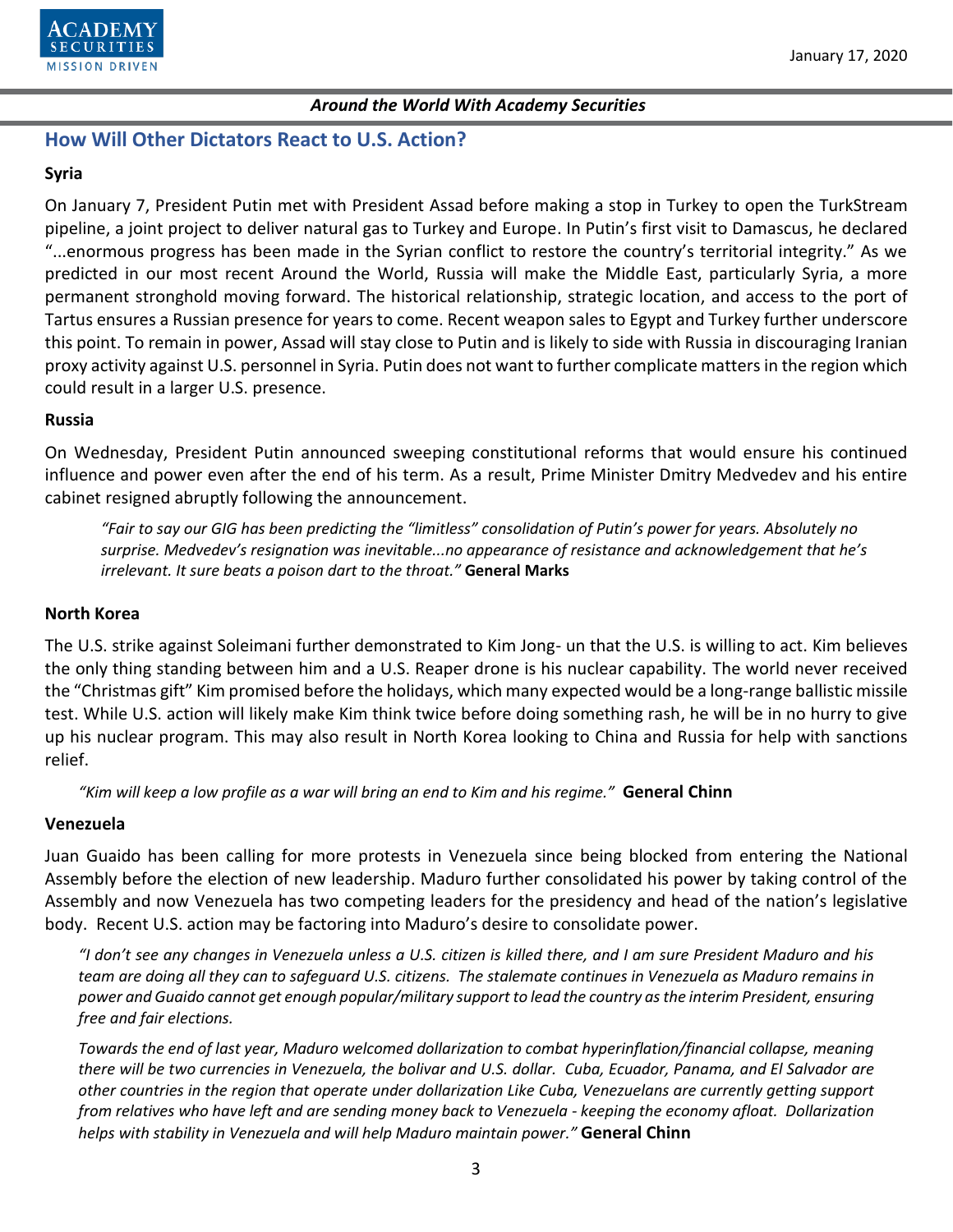

| Markets at a Glance - Equities, Asian Currencies Surge Across the Globe, Bonds do Little |           |           |           |              |         |         |                    |          |          |  |  |  |
|------------------------------------------------------------------------------------------|-----------|-----------|-----------|--------------|---------|---------|--------------------|----------|----------|--|--|--|
| <b>Country</b>                                                                           | Currency* | 1 Week    | 1 Month   | 10 Yr Yield* | 1 Week  | 1 Month | <b>Stock Index</b> | 1 Week   | 1 Month  |  |  |  |
| <b>United States</b>                                                                     | 97.23     | $-0.07%$  | 0.06%     | 1.78         | $-0.09$ | $-0.04$ | 3,289              | 1.11%    | 3.80%    |  |  |  |
| <b>Asia Pacific</b>                                                                      |           |           |           |              |         |         |                    |          |          |  |  |  |
| China                                                                                    | 6.9       | 0.64%     | 1.74%     | 3.09         | $-0.04$ | $-0.11$ | 4,167              | 1.32%    | 5.00%    |  |  |  |
| <b>Korea</b>                                                                             | 1,156     | 1.26%     | 1.33%     | 1.70         | 0.14    | 0.06    | 2,231              | 3.70%    | 2.80%    |  |  |  |
| India                                                                                    | 70.8      | 1.23%     | $-0.01%$  | 6.63         | 0.07    | $-0.16$ | 12,343             | 2.64%    | 2.12%    |  |  |  |
| Indonesia                                                                                | 13,695    | 1.47%     | 2.11%     | 2.87         | $-0.02$ | $-0.03$ | 6,283              | 0.93%    | 1.39%    |  |  |  |
| Philippines                                                                              | 50.7      | 0.01%     | $-0.22%$  | 2.63         | $-0.01$ | $-0.10$ | 7,664              | $-0.93%$ | $-2.71%$ |  |  |  |
| <b>EMEA</b>                                                                              |           |           |           |              |         |         |                    |          |          |  |  |  |
| <b>Russia</b>                                                                            | 61.4      | $-0.32%$  | 2.30%     | 2.99         | $-0.05$ | 0.02    | 3,133              | 0.73%    | 4.56%    |  |  |  |
| Saudi                                                                                    | 3.8       | 0.00%     | $-0.03%$  | 2.80         | $-0.15$ | $-0.05$ | 8,433              | 3.80%    | 5.33%    |  |  |  |
| <b>South Africa</b>                                                                      | 14.4      | $-1.61%$  | 0.97%     | 4.77         | 0.11    | $-0.25$ | 58,064             | 1.29%    | 2.32%    |  |  |  |
| <b>Turkey</b>                                                                            | 5.9       | 0.56%     | $-1.19%$  | 5.68         | $-0.35$ | $-0.56$ | 120,939            | 7.14%    | 9.47%    |  |  |  |
| <b>Ukraine</b>                                                                           | 24.1      | $-0.28%$  | $-2.66%$  | 5.95         | $-0.21$ | $-0.75$ | 505                | $-0.96%$ | $-1.10%$ |  |  |  |
| <b>Americas</b>                                                                          |           |           |           |              |         |         |                    |          |          |  |  |  |
| Argentina                                                                                | 60.0      | $-0.23%$  | $-0.23%$  | 19.42        | $-0.89$ | $-2.34$ |                    |          |          |  |  |  |
| <b>Brazil</b>                                                                            | 4.2       | $-2.91%$  | $-1.84%$  | 3.62         | $-0.06$ | $-0.08$ | 116,414            | 0.14%    | 3.42%    |  |  |  |
| <b>Colombia</b>                                                                          | 3,299     | $-1.60%$  | 2.28%     | 3.03         | $-0.04$ | $-0.06$ | 1,649              | $-0.49%$ | 1.10%    |  |  |  |
| <b>Mexico</b>                                                                            | 18.8      | 0.12%     | 1.31%     | 3.20         | $-0.04$ | $-0.07$ | 44,453             | 0.67%    | 0.22%    |  |  |  |
| Venezuela                                                                                | 70,587    | $-29.82%$ | $-52.63%$ |              |         |         | 1,649              | $-0.49%$ | 1.10%    |  |  |  |

### **Commodities** Oil 1 Week 1 Month 1 Week 1 Month 1 Week 1 Month Gold **Bitcoin**

| U.S. Currency is DXY. China, Korea and India are local currency bonds, the remainder are U.S. denominated bonds. Bloomberg data as of 1/16/20. |  |  |
|------------------------------------------------------------------------------------------------------------------------------------------------|--|--|
|                                                                                                                                                |  |  |

 $-3.76%$ 

57.81

 $-3.02%$ 

**Stocks Surge Across the Globe.** Despite the turmoil in the Middle East, stocks have had strong weekly and monthly performance. Emerging markets continued with our theme from the last Around the World that i**t's an Emerging Market World!** Much of the surge in **Asian currencies** and global stocks can be attributed to the Trade Truce finally announced late last year, which unleashed some pent-up demand. Seasonal factors also helped markets as U.S. investors started to chase riskier assets in late December and continued to do so in early January.

1,556

 $-0.01%$ 

5.41%

8,822

10.21%

21.84%

**Saudi Arabia** deserves some special attention. Not only did their stock market do well during this period, but their bonds performed well. **We will be expanding our coverage of Middle East issued bonds** as we see opportunities there, especially if we are correct in our assessment of the risk/reward and positioning in the region.

**Ukraine.** While the Ukrainian currency gave up some gains (it had a great 2019) and the stock market pulled back, its bonds have done extremely well, with its 10-year yields dropping 75 bps in the past month. That is the most impressive return of any bond market we currently track.

**Turkey regains some ground.** Turkey was a noticeable outlier in the last report, where it hadn't done as well as many other emerging markets. That reversed course as its currency, bonds, and stocks all soared. Turkey has been an area of concern for us, and little has changed on the geopolitical front, but markets quite clearly disagreed with our nervous position on the country and its leadership.

**Oil Down.** Oil, which did spike at the peak of tensions, is down on the week and the month. That makes the performance of many emerging markets, especially Saudi Arabia, that much more impressive.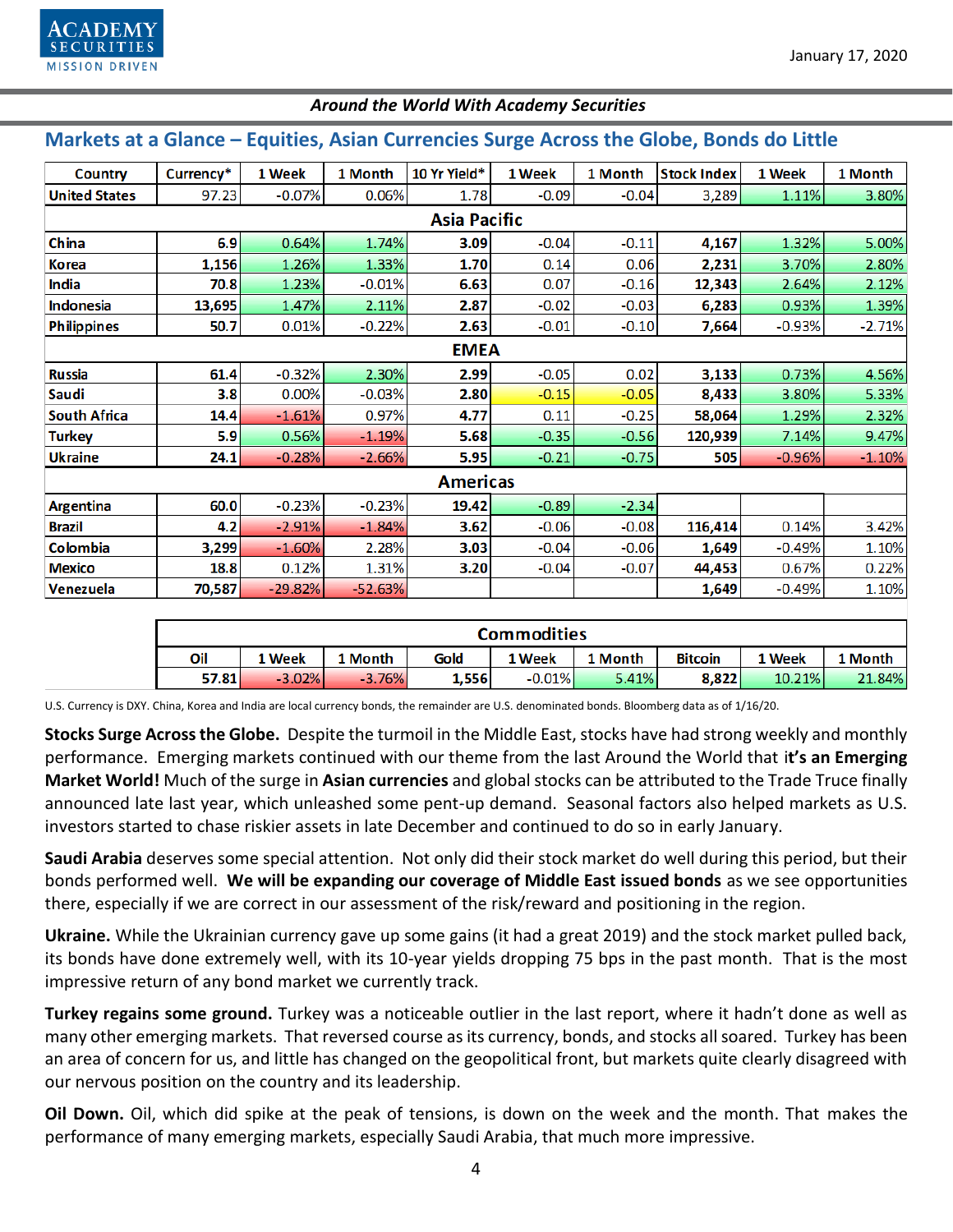**Dusting off the Bitcoin "how to" guides.** Bitcoin is once again gaining some traction and while the hype surrounding it is nothing like it was back when it was breaking to new highs daily and nearly broke \$20,000, there is an undeniable buzz about it again. **It is impressive that while gold was weak last week as tensions eased, Bitcoin continued to surge.** There has been discussion around the fact that half of all bitcoin has been mined and whether or not this fact caused the resurgence. There has also been some discussion that a few so-called "whales" have pushed on the market as the halving story (combined with geopolitical tensions) created a good opportunity to push it higher. Worth watching, especially as there is more work being done on **Central Bank stable coins and digital currencies** (special thanks to the digital currency team at the IMF for helping us on this).